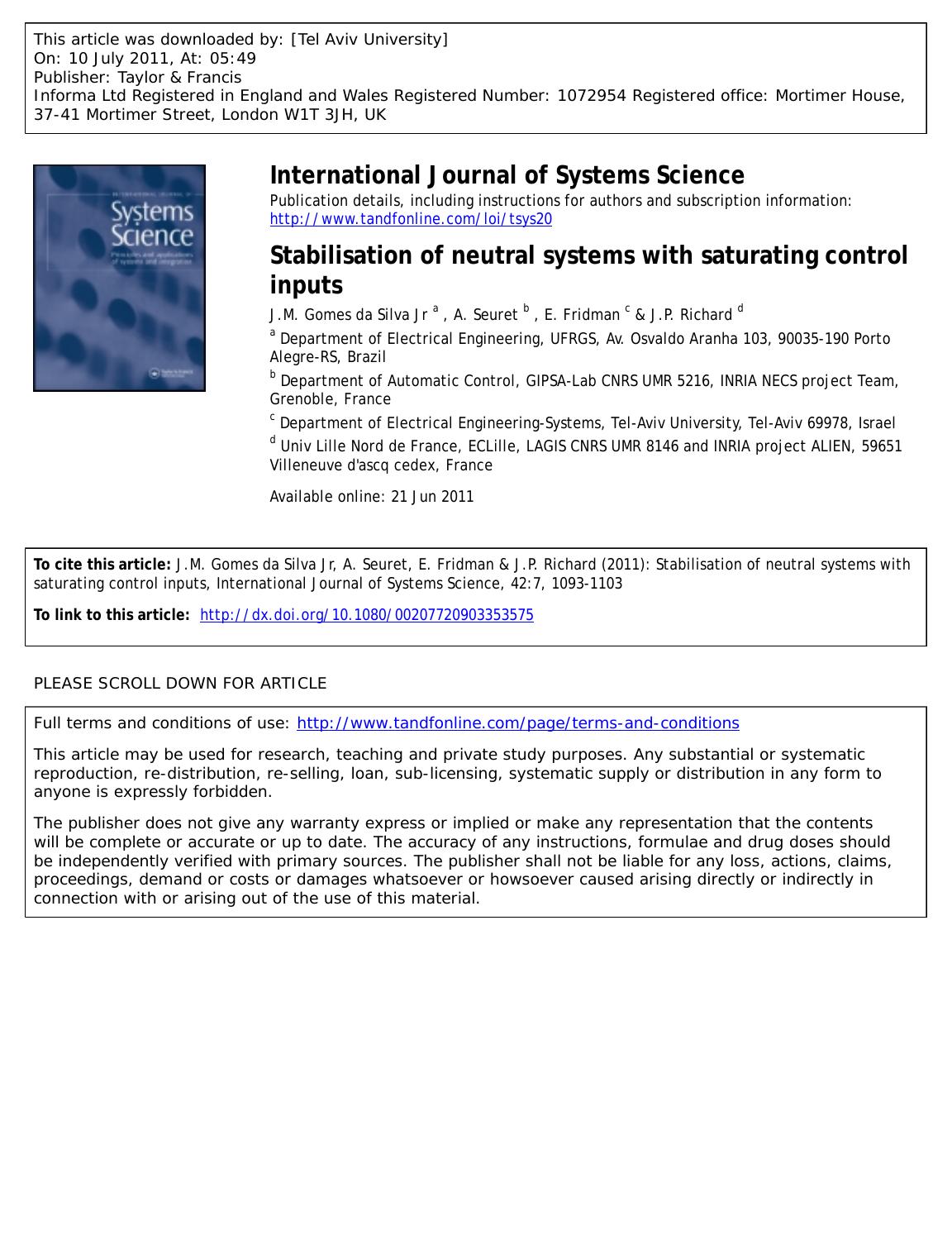

## Stabilisation of neutral systems with saturating control inputs

J.M. Gomes da Silva Jr<sup>a\*</sup>, A. Seuret<sup>b</sup>, E. Fridman<sup>c</sup> and J.P. Richard<sup>d</sup>

<sup>a</sup>Department of Electrical Engineering, UFRGS, Av. Osvaldo Aranha 103, 90035-190 Porto Alegre-RS, Brazil;<br><sup>b</sup>Department of Automatic Control, GIPSA Lab CNPS UMP 5216, INPLA NECS project Team, Granoble, Fran  $b$ Department of Automatic Control, GIPSA-Lab CNRS UMR 5216, INRIA NECS project Team, Grenoble, France; Department of Electrical Engineering-Systems, Tel-Aviv University, Tel-Aviv 69978, Israel; <sup>d</sup>Univ Lille Nord de France, ECLille, LAGIS CNRS UMR 8146 and INRIA project ALIEN, 59651 Villeneuve d'ascq cedex, France

(Received 29 May 2008; final version received 10 September 2009)

This article focuses on the stabilisation problem of neutral systems in the presence of time-varying delays and control saturation. Based on a descriptor approach and the use of a modified sector relation, global and local stabilisation conditions are derived using Lyapunov–Krasovskii functionals. These conditions, formulated directly as linear matrix inequalities (LMIs), allow one to relate the control law to be computed to a set of admissible initial conditions, for which the asymptotic and exponential stabilities of the closed-loop system are ensured. An extension of these conditions to the particular case of retarded systems is also provided. From the theoretical conditions, optimisation problems with LMI constraints are therefore proposed to compute stabilising state feedback gains with the aim of ensuring stability for a given set of admissible initial conditions or the global stability of the closed-loop system. A numerical example illustrates the application of the proposed results.

Keywords: time delay; saturation; stabilisation; stability domains; robustness

#### 1. Introduction

In the past years great attention has been paid to stability and control of time-delay systems (Kolmanovskii and Myshkis 1999; Niculescu 2001; Richard 2003). This is due to the fact that the behaviour of many physical systems (mechanical, chemical processes, telecommunication, etc.) can be modelled by functional differential equations. Delays can appear in the state, input or output variables (retarded systems), as well as in the state derivative (neutral systems). Furthermore, it is well known that the presence of the delays in control systems can lead to bad time-domain performances or even to the instability of the closed-loop system. Hence, we can find in the literature a great amount of techniques and methodologies dealing with the stability and stabilisation of time-delay systems (retarded and also neutral), and associated problems, such as performance, robustness and filtering.

The difficulty in controlling time-delay systems becomes even greater if the control signal is bounded. Unfortunately, this is a practical constraint, which comes from the impossibility of actuators to drive signals with unlimited amplitude or energy to the controlled plants. For retarded systems, some works addressing the stability analysis and stabilisation in the presence of saturating control signals can be found in

the literature. In Oucheriah (1996) and Niculescu, Dion, and Dugard (1996) globally stabilising control laws are proposed. In Chen, Wang, and Lu (1988) and Tissir and Hmamed (1992), conditions for stability or stabilisation are proposed with state feedback and sampled-data state feedback. However, in these papers, the set of admissible initial conditions, for which the asymptotic stability is ensured (i.e. the domain of attraction) in the presence of control saturation, is not mentioned or explicitly defined. Based on invariance properties, in Dambrine, Richard, and Borne (1995) the control was computed to avoid the (input and state) saturations. In Tarbouriech and Gomes da Silva Jr (2000), Cao, Lin, and Hu (2002) and Fridman, Seuret, and Richard (2004), methods for computing stabilising state feedback control laws aiming at enlarging well defined estimates of the domain of attraction of the closed-loop system have been proposed. These methods are based on the use of polytopic differential inclusions for describing the behavior of the closed-loop system with saturating inputs. In Tarbouriech, Gomes da Silva Jr and Garcia (2003, 2004), the synthesis of stabilising static anti-windup loops is addressed for the case of retarded systems presenting fixed delays. On the other hand, considering neutral systems, we can cite only Tarbouriech and Garcia (1999). In that paper, using

<sup>\*</sup>Corresponding author. Email: jmgomes@ece.ufrgs.br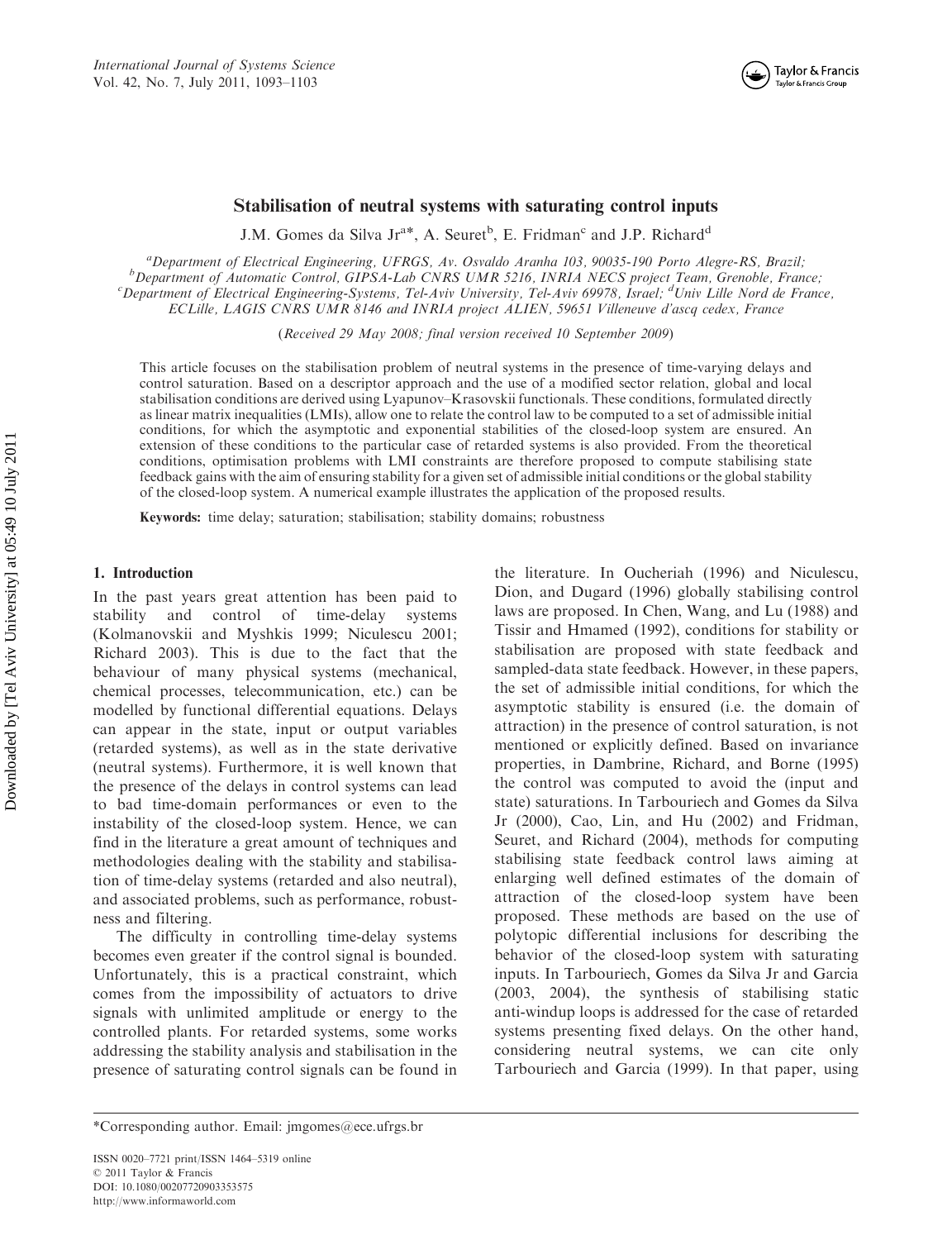a polytopic approach for modelling saturation effects, a method for computing stabilising state feedback controls with the aim of maximising the set of admissible initial conditions is proposed. It should be pointed out that the results in Tarbouriech and Garcia (1999) are derived in the delay independent context and the obtained conditions are in the form of nonlinear matrix inequalities. Furthermore, due to the use of a polytopic approach, only local stability can be ensured.

As in Tarbouriech and Garcia (1999), this article is concerned with the asymptotic as well as the exponential stabilisation problem of neutral systems in the presence of control saturation.<sup>1</sup> Based on a Lyapunov– Krasosvskii functional (LKF) and on the application of a modified sector condition (Tarbouriech et al. 2004), global and local stabilisation conditions are derived in a delay dependent context. Different from Tarbouriech and Garcia (1999), these conditions allow one to consider the case of time-varying delays in a delay dependent context and they are formulated directly as linear matrix inequalities (LMIs). In addition, the extension of these conditions to the particular case of retarded systems with delays is also presented. Optimisation problems are then formulated with the aim of computing stabilising state feedback control laws. These optimisation problems allow one to search the maximal delay bound for which a global stabilising control law can be found. On the other hand, when only local stabilisation is possible (e.g. when the open-loop system is unstable), the optimisation objective consists of finding a control law that maximises an estimate of the domain of attraction or that ensures the stability for a given set of admissible initial states.

The article is organised as follows. In Section 2, the problem to be treated is formally stated. The results concerning the asymptotic stabilisation are presented in Section 3. Exponential stabilisation results are provided in Section 4. Optimisation problems to compute stabilising gains are proposed and discussed in Section 5. Finally, in Section 6, numerical examples illustrate the application of the results.

Notations. Throughout the article  $\mathbb{R}^n$  denotes the *n* dimensional Euclidean space.  $A_i$  denotes the *i*-th row of matrix A. For two symmetric matrices, A and  $B, A > B$ means that  $A - B$  is positive definite. A' denotes the transpose of A. I denotes an identity matrix of appropriate order.  $\lambda_{\text{max}}(P)$  and  $\lambda_{\text{min}}(P)$  denote, respectively, the maximal and the minimal eigenvalues of matrix P.  $C_h = \mathcal{C}([-h, 0], \mathbb{R}^n)$  is the Banach space of continuous vector functions mapping the interval  $[-h, 0]$  into  $\mathbb{R}^n$  with the norm  $\|\phi\|_c = \sup_{-h \le t \le 0} \|\phi(t)\|$ .  $\|\cdot\|$  refers to either the Euclidean vector norm or the induced matrix 2-norm.  $C_h^v$  is the set defined by  $C_h^v = \{\phi \in C_h; \|\phi\|_c < v, v > 0\}.$ 

#### 2. Problem statement

Consider the following neutral type linear system:

$$
\dot{x}(t) - F\dot{x}(t - \tau(t)) = Ax(t) + A_d x(t - \tau(t)) + Bu(t)
$$
  
\n
$$
x(t_0 + \theta) = \phi(\theta), \quad \forall \theta \in [-h, 0], \ t_0 \in \mathfrak{R}_+, \ \phi(\theta) \in \mathcal{C}_h^v,
$$
 (1)

where  $x(t) \in \mathbb{R}^n$  and  $u(t) \in \mathbb{R}^m$  are, respectively, the state and the input vectors,  $\tau(t)$  corresponds to a time-varying delay that satisfies

$$
0 \le \tau(t) \le h, \quad \dot{\tau}(t) \le d < 1.
$$

The initial function  $\phi(\theta)$  is supposed to be continuously differentiable. Matrices  $A$ ,  $A_d$ ,  $B$  and  $F$  are real constant matrices of appropriate dimensions. To apply the Lyapunov stability theorem (Kolmanovskii and Myshkis 1999, p. 337) we assume that  $||F|| < 1$ .

We suppose that the input vector  $u$  is subject to amplitude limitations defined as follows:

$$
|u_i| \le u_{0i}, \quad u_{0i} > 0, \ i = 1, \dots, m. \tag{2}
$$

Consider now a state feedback control law  $u(t) = Kx(t)$ . Due to the control bounds defined in (2), the effective control signal to be applied to the system is given by

$$
u(t) = \text{sat}(Kx(t))
$$

where  $u_i(t) = \text{sat}(K_i x(t)) = \text{sign}(K_i x(t)) \text{min}\{u_{0i}, K_i x(t)\}.$ Hence, the closed-loop system reads

$$
\dot{x}(t) - F\dot{x}(t - \tau(t)) = Ax(t) + A_d x(t - \tau(t)) + B\text{sat}(Kx(t)).
$$
\n(3)

System (3) is said to be *globally* asymptotically stable if for any differentiable initial condition  $\phi(\theta) \in C_h$ , the trajectories of the system converge asymptotically to the origin (Niculescu et al. 1996; Oucheriah 1996). Similar to the case of delay-free  $(\tau(t) = 0)$ , the determination of a global stabilising controller is only possible when some stability assumptions are verified by the open-loop system  $(u(t) = 0)$ (Lin and Saberi 1993). When this hypothesis is not verified, it is only possible to achieve local stabilisation. In this case, given a stabilising matrix  $K$ , we associate a *basin of attraction* to the equilibrium point  $x_e(t) \equiv 0$  of system (3). The basin of attraction corresponds to all initial conditions  $\phi(\theta) \in C_h$  such that the corresponding trajectories of system (3) converge asymptotically to the origin. Since the determination of the exact basin of attraction is practically impossible, a problem of interest is to ensure the asymptotic stability for a set of admissible initial conditions  $\phi(\theta)$  (Tarbouriech and Gomes da Silva Jr 2000; Cao et al. 2002; Fridman, Pila, and Shaked 2003). Of course, this set is included in the basin of attraction. Hence, from the above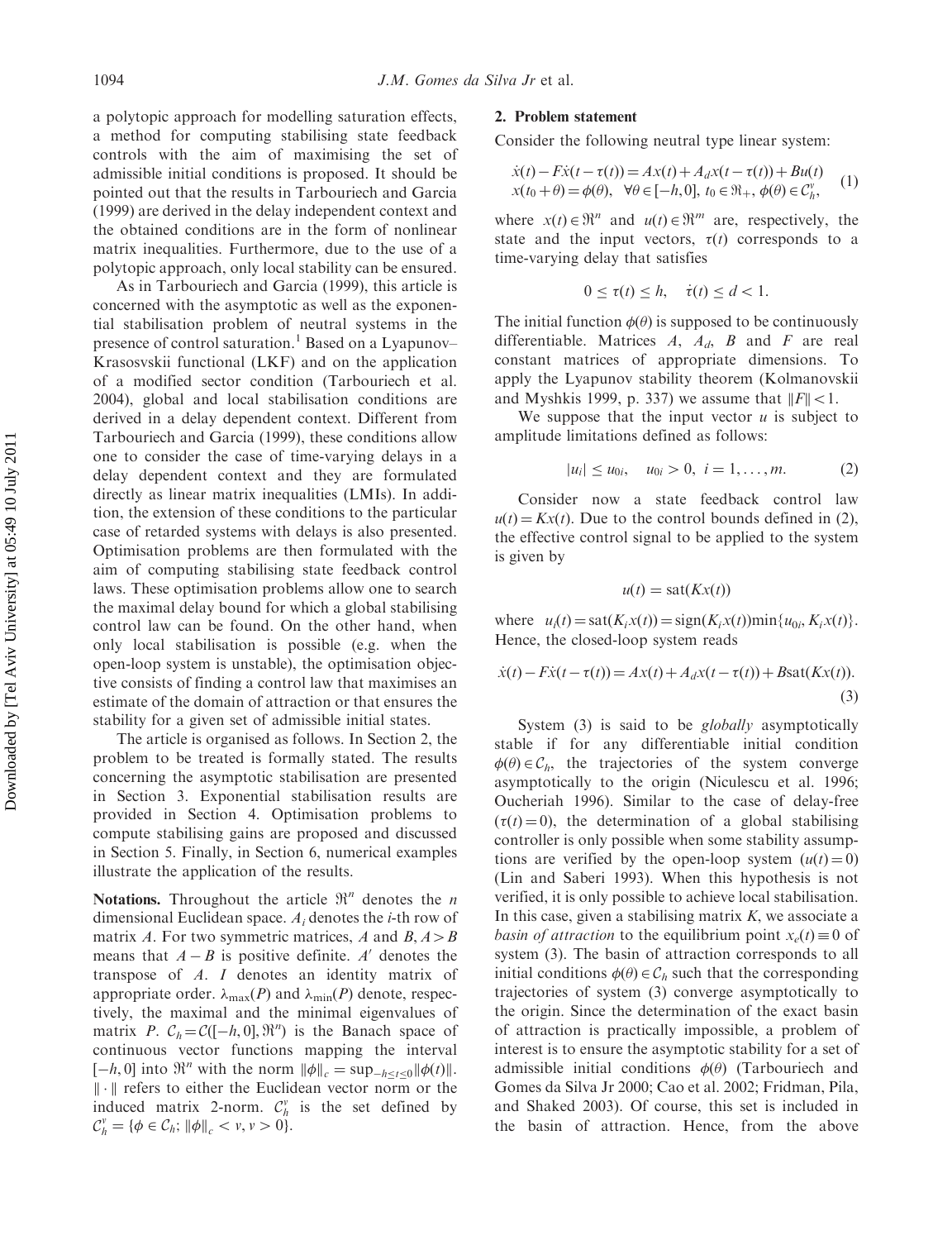considerations, in this article we are interested in studying the stabilisation problems stated as follows.

- (1) Given h and d, find K and a set of admissible initial conditions, as large as possible, for which the asymptotic (or exponential) stability of the closed-loop system is ensured.
- (2) Given h, d and a set of admissible initial conditions, find  $K$  such that the asymptotic (or exponential) stability is ensured for all initial conditions belonging to the admissible set.
- (3) Maximise the bound on the delay  $h$ , for which the asymptotic (or exponential) stability of the closed-loop system can be ensured for some set of admissible initial conditions and a given d.

Of course, when it is possible, the objective will be the global stabilisation of the closed-loop system. Otherwise, the set of admissible initial conditions will be defined from bounds on  $\|\phi(\theta)\|_c$  and  $\|\phi(\theta)\|_c$ . In the sequel, theoretical conditions that allow one to address the above stabilisation problems are proposed. Based on these conditions, optimisation problems are formulated in Section 5.

#### 3. Asymptotic stabilisation

#### 3.1. Preliminaries

Define the following function:

$$
\psi(Kx(t)) = Kx(t) - \text{sat}(Kx(t)).\tag{4}
$$

Note that  $\psi(Kx(t))$  corresponds to a decentralised deadzone nonlinearity. Considering the function  $\psi(Kx(t))$ , the closed-loop system can be re-written as

$$
\dot{x}(t) - F\dot{x}(t - \tau(t)) = (A + BK)x(t) + A_d x(t - \tau(t)) - B\psi(Kx(t))
$$
\n(5)

Considering a matrix  $G \in \mathbb{R}^{m \times n}$  and defining the following polyhedral set:

$$
S \stackrel{\triangle}{=} \{x \in \mathfrak{R}^n; |(K_i - G_i)x| \le u_{0i}, \quad i = 1, ..., m\}
$$
 (6)

the following Lemma concerning the nonlinearity  $\psi(Kx(t))$  can be stated.

Lemma 1 (Tarbouriech et al. 2004): Consider the function  $\psi(Kx)$  defined in (4). If  $x \in S$  then the relation

$$
\psi(Kx)'T[\psi(Kx) - Gx] \le 0 \tag{7}
$$

is verified for any matrix  $T \in \mathbb{R}^{m \times m}$  diagonal and positive definite.

The result in Lemma 1 can be seen as a generalised sector condition. As will be seen in the sequel, differently from the classical sector condition (used for instance in Tarbouriech et al. (2003)), this condition will allow one to obtain stability conditions directly in an LMI form.

Another instrumental result, needed in the sequel to devise the stabilisation conditions, is given by the following lemma.

**Lemma 2:** Consider two scalars  $a < b$  and a symmetric positive definite matrix  $R \in \mathbb{R}^{n \times n}$ . For any continuous function  $\omega$ : [a, b]  $\rightarrow \mathbb{R}^n$  and any strictly positive continuous function  $f:[a,b] \to \mathfrak{R}$ , the following inequality holds:

$$
\int_{a}^{b} \omega'(s) f(s) R \omega(s) ds \ge \left( \int_{a}^{b} \omega(s) ds \right)' \left( \int_{a}^{b} (f(s))^{-1} ds \right)^{-1}
$$

$$
\times R \left( \int_{a}^{b} \omega(s) ds \right). \tag{8}
$$

**Proof:** Consider any  $\epsilon \in [0 \ 1)$ . By virtue of the Schur complement, we can write that

$$
\begin{bmatrix} f(s)\omega'(s)R\omega(s) & \omega'(s) \\ \omega(s) & (\epsilon f(s)R)^{-1} \end{bmatrix} \geq 0.
$$

Then the proof consists of integrating the previous inequality, applying the Schur complement and taking  $\epsilon \to 1.$ 

**Remark 1:** From (8), it is simple to see that if  $f(s) = 1$ , the classical Jensen's inequality is obtained (Gu, Kharitonov, and Chen 2003, p. 322).

#### 3.2. Neutral systems

**Theorem 1:** If there exist symmetric positive definite matrices  $Q_1$ , L, J, X, matrices  $Q_2$ ,  $Q_3$ , Y, W and a diagonal matrix S of appropriate dimensions satisfying the  $LMIs$  (9) and (10),

$$
\begin{bmatrix}\n\tilde{\kappa} & \begin{bmatrix} J/h \\ A_d Q_1 \end{bmatrix} & \begin{bmatrix} 0 \\ FL \end{bmatrix} & \begin{bmatrix} Y' \\ -BS \end{bmatrix} & h \begin{bmatrix} Q_2' \\ Q_3' \end{bmatrix} & \begin{bmatrix} Q_2' \\ Q_3' \end{bmatrix} \\
\star & \star & (d-1)X - J/h & 0 & 0 & 0 \\
\star & \star & \star & -2S & 0 & 0 \\
\star & \star & \star & -2hQ_1 + hJ & 0 \\
\star & \star & \star & \star & -L\n\end{bmatrix}\n\end{bmatrix} < 0
$$
\n
$$
\star \quad \star \quad \star \quad \star \quad -2hQ_1 + hJ & 0 \\
\star \quad \star \quad \star \quad \star \quad \star \quad -L\n\end{bmatrix}
$$
\n
$$
\text{with } \tilde{\kappa} = \begin{bmatrix} Q_2 + Q_2' + X - J/h & Q_1 A' + W'B' - Q_2' + Q_3 \\ \star & \star & -Q_3 - Q_3' \end{bmatrix} \quad (9)
$$
\n
$$
\begin{bmatrix} Q_1 & (W - Y)_j' \\ \star & u_{0j}^2 \end{bmatrix} \geq 0, \quad j = 1, \dots, m \quad (10)
$$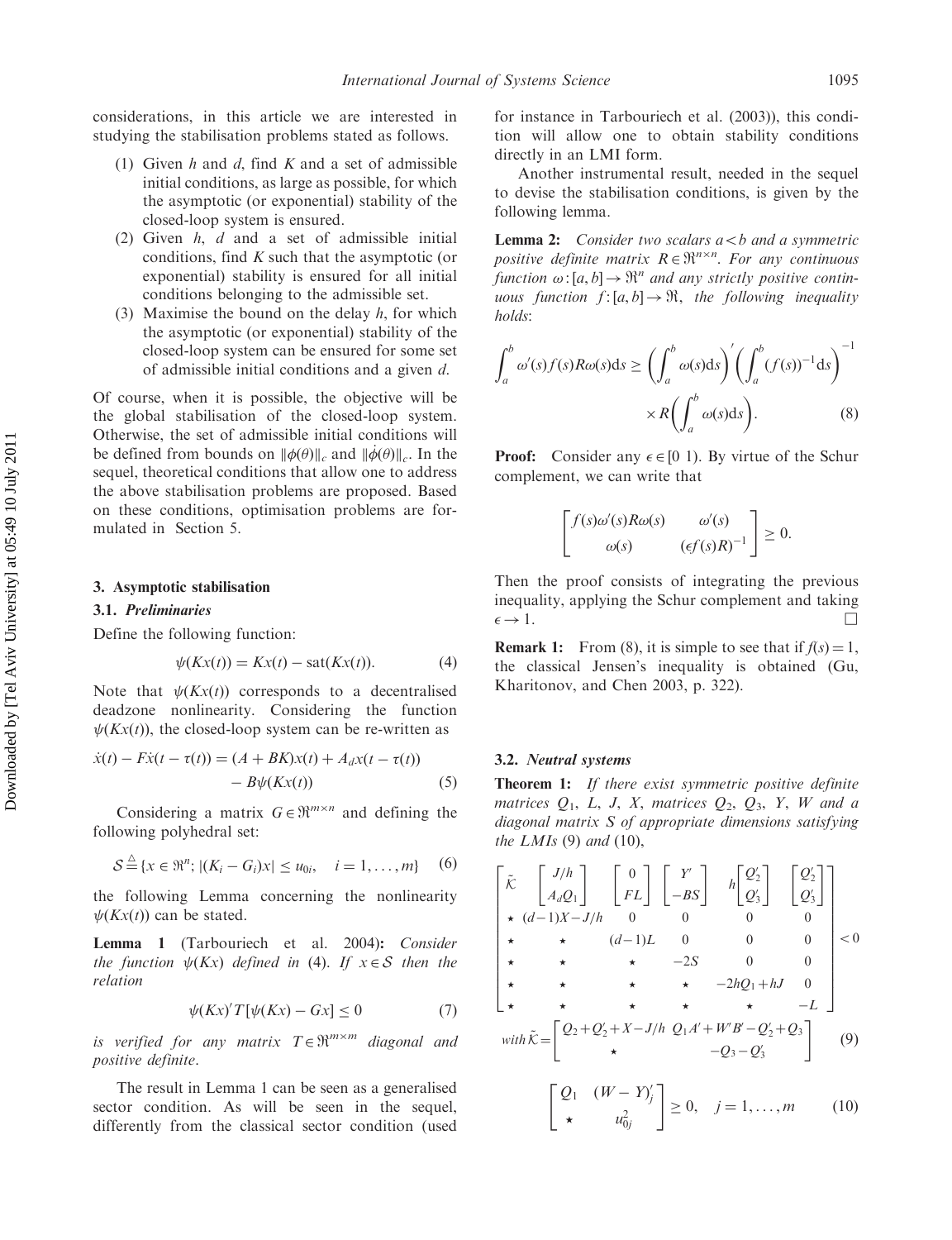then for  $K = WQ_1^{-1}$  and all initial conditions satisfying

$$
\delta = (\lambda_{\max}(Q_1^{-1}) + h\lambda_{\max}(Q_1^{-1}XQ_1^{-1})) \|\phi(\theta)\|_c^2
$$
  
+ 
$$
\left(\frac{h^2}{2}\lambda_{\max}(Q_1^{-1}JQ_1^{-1}) + h\lambda_{\max}(L^{-1})) \|\dot{\phi}(\theta)\|_c^2 \le 1,
$$
 (11)

the corresponding trajectories of system (5) converge asymptotically to the origin.

**Proof:** Consider that  $x(t) \in S$  and the following LKF proposed in Fridman and Shaked (2002) for dealing with time-varying delays:

$$
V(t) = x'(t)P_1x(t) + \int_{t-\tau(t)}^t x'(s)Mx(s)ds
$$
  
+ 
$$
\int_{t-\tau(t)}^t \dot{x}'(s)U\dot{x}(s)ds + \int_{-h}^0 \int_{t+\theta}^t \dot{x}'(s)R\dot{x}(s)ds d\theta
$$

with  $P_1$ , R, M and U being symmetric positive define matrices. Noting that  $(A + BK)x(t) + A_dx(t - \tau(t))$  $B\psi(Kx(t)) + F\dot{x}(t - \tau(t)) - \dot{x}(t) = 0$ , it follows that the derivative of the functional is given by

$$
\dot{V}(t) = x'(t)P_1\dot{x}(t) + \dot{x}'(t)P_1x(t) + x'(t)Mx(t) \n- (1 - \dot{\tau}(t))x'(t - \tau(t))Mx(t - \tau(t)) \n+ \dot{x}'(t)U\dot{x}(t) - (1 - \dot{\tau}(t))\dot{x}'(t - \tau(t))U\dot{x}(t - \tau(t)) \n+ h\dot{x}(t)'R\dot{x}(t) - \int_{-h}^{0} \dot{x}'(t + \theta)R\dot{x}(t + \theta)d\theta \n+ 2x'(t)P_2'((A + BK)x(t) + A_dx(t - \tau(t)) \n- B\psi(Kx(t)) + F\dot{x}(t - \tau(t)) - \dot{x}(t)) \n+ 2\dot{x}'(t)P_3'((A + BK)x(t) + A_dx(t - \tau(t)) \n- B\psi(Kx(t)) + F\dot{x}(t - \tau(t)) - \dot{x}(t)).
$$

Introducing the vectors  $\vec{x}'(t) = [x'(t) \ \dot{x}'(t)]$  and  $\xi'(t) = [\bar{x}'(t) \ \bar{x}'(t - \tau(t)) \ \psi'(Kx(t))]$  and the matrix

$$
-x'(t - \tau(t))(1 - \dot{\tau}(t))Mx(t - \tau(t)) + \dot{x}'(t)U\dot{x}(t) - (1 - \dot{\tau}(t))\dot{x}'(t - \tau(t))U\dot{x}(t - \tau(t)) + h\dot{x}'(t)R\dot{x}(t) - \int_{t-h}^{t} \dot{x}'(s)R\dot{x}(s)ds
$$
(12)

with  $\mathcal{L} = \begin{bmatrix} 0 & I \\ (A + BK) & -I \end{bmatrix}$  $\begin{bmatrix} 0 & I \\ (A+BK) & -I \end{bmatrix}^T P + P \begin{bmatrix} 0 & I \\ (A+BK) & -I \end{bmatrix}$  $\begin{bmatrix} 0 & 1 \end{bmatrix}$ . Provided that  $x(t) \in S$ , from Lemma 1, it follows that

$$
\dot{V}(t) \le \dot{V}(t) - 2\psi(Kx)'T[\psi(Kx) - Gx] \qquad (13)
$$

where  $T$  is a diagonal positive definite matrix.

Applying now Jensen's inequality to the last term of (12), the following inequality holds:

$$
-\int_{t-h}^{t} \dot{x}'(s)R\dot{x}(s)ds
$$
  
\n
$$
\leq -(x(t) - x(t - \tau(t))'\frac{R}{h}(x(t) - x(t - \tau(t))).
$$
 (14)

Combining (13) and (14), it follows that  $\dot{V}(t) \leq \xi'(t)\Gamma \xi(t)$  with

$$
\Gamma = \begin{bmatrix} \mathcal{L} + \Phi & \begin{bmatrix} R/h \\ 0 \end{bmatrix} + P' \begin{bmatrix} 0 \\ A_d \end{bmatrix} & P' \begin{bmatrix} 0 \\ F \end{bmatrix} & \begin{bmatrix} G'T \\ 0 \end{bmatrix} - P' \begin{bmatrix} 0 \\ B \end{bmatrix} \\ \star & (d-1)M - R/h & 0 & 0 \\ \star & \star & (d-1)U & 0 \\ \star & \star & \star & -2T \end{bmatrix}
$$
\nwhere  $\Phi = \begin{bmatrix} M - R/h & 0 \\ 0 & hR + H \end{bmatrix}$ .

where  $\Phi = \begin{bmatrix} M - R/h & 0 \\ 0 & hR \end{bmatrix}$ 0  $hR + U$ 

Suppose now that  $\Gamma < 0$ . Applying Schur's complement to the terms  $\begin{bmatrix} 0 & 0 \\ 0 & hR \end{bmatrix}$  and  $\begin{bmatrix} 0 & 0 \\ 0 & U \end{bmatrix}$  $\frac{mg}{20}$   $\frac{90}{10}$ , it follows that  $\Gamma$  < 0 is equivalent to

| $\left[\begin{array}{ccc} \tilde{\mathcal{L}} & \left[\begin{array}{c} R/h \\ 0 \end{array}\right] + P' \left[\begin{array}{c} 0 \\ A_d \end{array}\right] & P' \left[\begin{array}{c} 0 \\ F \end{array}\right] & \left[\begin{array}{c} G'T \\ 0 \end{array}\right] - P' \left[\begin{array}{c} 0 \\ B \end{array}\right] & h \left[\begin{array}{c} 0 \\ I \end{array}\right] & \left[\begin{array}{c} 0 \\ I \end{array}\right] \\ \star & (d-1)M - R/h \end{array}\right]$ |          |  |  |  |
|---------------------------------------------------------------------------------------------------------------------------------------------------------------------------------------------------------------------------------------------------------------------------------------------------------------------------------------------------------------------------------------------------------------------------------------------------------------------------------|----------|--|--|--|
|                                                                                                                                                                                                                                                                                                                                                                                                                                                                                 | $(d-1)U$ |  |  |  |
|                                                                                                                                                                                                                                                                                                                                                                                                                                                                                 |          |  |  |  |
|                                                                                                                                                                                                                                                                                                                                                                                                                                                                                 |          |  |  |  |
|                                                                                                                                                                                                                                                                                                                                                                                                                                                                                 |          |  |  |  |

 $P = \begin{bmatrix} P_1 & 0 \\ P_2 & P_3 \end{bmatrix}$  $\begin{bmatrix} p & 0 \end{bmatrix}$ we will follow the descriptor approach (Fridman and Shaked 2002). In this case, the derivative of the functional is expressed as

$$
\dot{V}(t) = \bar{x}'(t)\mathcal{L}\bar{x}(t) + 2\bar{x}'(t)P'[0 \t A_d']'x(t - \tau(t)) \n- 2\bar{x}'(t)P'[0 \t B']'\psi(Kx(t)) \n+ 2\bar{x}'(t)P'[0 \t F']'\dot{x}(t - \tau(t)) + x'(t)Mx(t)
$$

where  $\tilde{\mathcal{L}} = \mathcal{L} + \begin{bmatrix} M - R/h & 0 \\ 0 & 0 \end{bmatrix}$ . Note now that if the previous matrix inequality is satisfied, one has  $\mathcal{L} < 0$ , which implies that  $-P_3' - P_3$  is negative definite. Hence, since  $P_1>0$ , it follows that matrix P is invertible. Denote now the matrix  $P^{-1} =$  $Q = \begin{bmatrix} Q_1 & 0 \\ Q_2 & Q_3 \end{bmatrix}$  $\begin{bmatrix} 1 & 0 \\ 0 & 1 \end{bmatrix}$ and define a block diagonal matrix  $\Xi = \text{diag}\{Q, Q_1, U^{-1}, T^{-1}, I, I\}$ . By pre- and postmultiplying (15) by  $\Xi_1'$  and  $\Xi_1$  respectively, one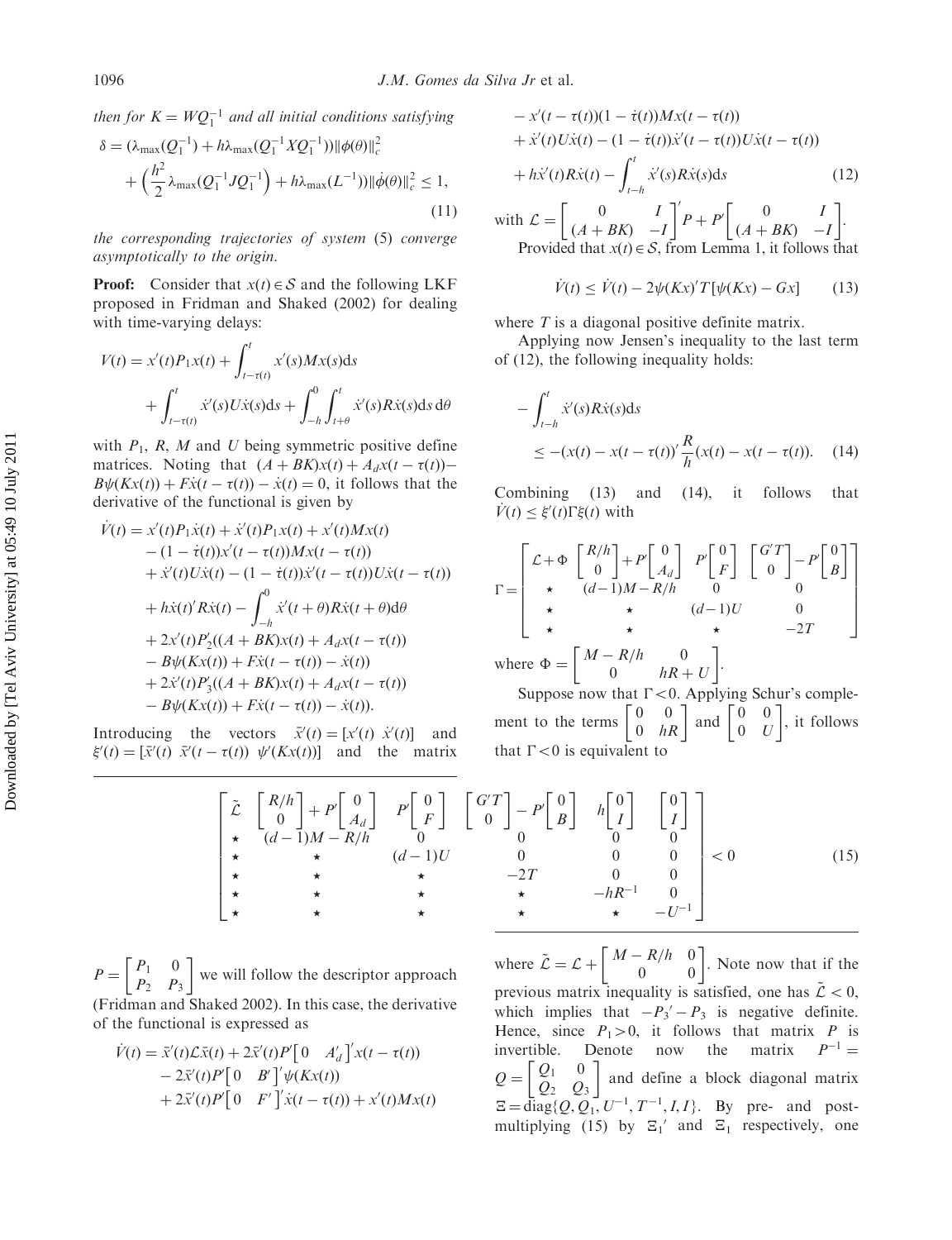Proof: The proof mimics the one of Theorem 1.

$$
\begin{bmatrix}\nQ'\tilde{\mathcal{L}}Q & \begin{bmatrix}\nQ_1RQ_1/h \\
A_dQ_1 \\
\star & Q_1((d-1)M-R/h)Q_1\n\end{bmatrix} & \begin{bmatrix}\n0 \\
FU^{-1}\n\end{bmatrix} & \begin{bmatrix}\nQ_1G' \\
-BT^{-1}\n\end{bmatrix} & h\begin{bmatrix}\nQ'_2 \\
Q'_3\n\end{bmatrix} & \begin{bmatrix}\nQ'_2 \\
Q'_3\n\end{bmatrix} \\
\star & \star & \star & (d-1)U^{-1} & 0 & 0 & 0 \\
\star & \star & \star & -2T^{-1} & 0 & 0 \\
\star & \star & \star & \star & -hR^{-1} & 0 \\
\star & \star & \star & \star & -U^{-1}\n\end{bmatrix} < 0.\n\end{bmatrix} < 0.\n\tag{16}
$$

Consider now the change of variables:  $X = Q_1 M Q_1$ ,  $J = Q_1 R Q_1, L = U^{-1}, S = T^{-1}, Y = G Q_1$  and  $W = K Q_1$ . Noting that  $Q' \tilde{\mathcal{L}} Q = \tilde{\mathcal{K}}$  and that the development of  $(Q_1 - R^{-1})R(Q_1 - R^{-1}) \ge 0$  implies  $R^{-1} \ge 2Q_1 - J$ , it follows that the LMI condition (9) is obtained. Thus, we conclude that (9) implies that  $\Gamma < 0$ , which implies that  $V(t) < 0$ , provided that  $x(t) \in S$ ,  $t > 0$ .

From the definition of  $V(t)$ , it follows that

$$
V(0) \le x'(0)P_1x(0) + \int_{-h}^{0} x'(s)Mx(s)ds + \int_{-h}^{0} \dot{x}'(s)U\dot{x}(s)ds + \int_{-h}^{0} \int_{\theta}^{0} \dot{x}'(s)R\dot{x}(s)ds d\theta \le (\lambda_{\text{max}}(Q_1^{-1}) + h\lambda_{\text{max}}(Q_1^{-1}XQ_1^{-1})) ||\phi(\theta)||_c^2 + \left(\frac{h^2}{2}\lambda_{\text{max}}(Q_1^{-1}JQ_1^{-1}) + h\lambda_{\text{max}}(L^{-1})) ||\dot{\phi}(\theta)||_c^2 = \delta.
$$

If  $\dot{V}(t) < 0$ ,  $\forall t \ge 0$ , then we can conclude that

$$
x(t)^{\prime} P_1 x(t) \le V(t) \le V(0) \le \delta, \quad \forall t \ge 0. \tag{17}
$$

Consider the ellipsoidal set  $\mathcal{E} = \{x \in \mathbb{R}^n : x'P_1x \le 1\},\$ where  $P_1 = Q_1^{-1}$ . It is easy to see (Tarbouriech and Gomes da Silva Jr 2000) that (10) implies that  $\mathcal{E} \subset \mathcal{S}$ , with  $S$  as defined in (6). Suppose now that the initial condition  $\phi(\theta)$  satisfies (11), i.e.  $\delta \leq 1$ , and conditions  $(9)$ – $(10)$  hold. From  $(17)$ , it follows that the state trajectory is confined in the ellipsoid  $\mathcal{E}, \forall t > 0$ , which ensures that  $x(t) \in S$ ,  $\forall t \geq 0$ . Then,  $V(t) < 0$ ,  $\forall t \geq 0$  is effectively satisfied for all initial conditions verifying (11), which concludes the proof.  $\Box$ 

Theorem 1 considers the local (or regional) stabilisation, in the sense that the computed gain  $K$  ensures asymptotic stability just for the initial conditions satisfying (11). As pointed out in Section 2, provided the open-loop system is asymptotically stable, it can be possible to compute globally stabilising gains. The next result, which can be seen as a particularisation of Theorem 1, allows one to address this problem.

**Corollary 1:** If there exist positive definite matrices  $Q_1$ , L, J, X, matrices  $Q_2$ ,  $Q_3$ , W and a diagonal matrix S of appropriate dimensions satisfying (9) with  $Y = W$ , then, for  $K = WQ_1^{-1}$  the origin of system (5) is globally asymptotically stable.

In this case, it follows that  $G = WP_1 = WQ_1^{-1} = K$ . Hence (7) is verified for all  $x \in \mathbb{R}^n$  and the global asymptotic stability follows.  $\Box$ 

#### 3.3. Retarded systems

We focus now on the stabilisation of the following retarded system:

$$
\dot{x}(t) = Ax(t) + A_d x(t - \tau(t)) + B \text{sat}(Kx(t)).
$$
 (18)

This system can be seen as a particular case of system (3) when  $F = 0$ . The following theorem gives a condition to stabilise system (18).

**Theorem 2:** If there exist positive definite matrices  $Q_1$ , X, J, matrices  $Q_2$ ,  $Q_3$ , Y, W and a diagonal matrix S of appropriate dimensions satisfying the LMIs (10) and (19)

$$
\begin{bmatrix}\n\tilde{\mathcal{K}} & \begin{bmatrix} J/h \\ A_d Q_1 \end{bmatrix} & \begin{bmatrix} Y' \\ -BS \end{bmatrix} & h \begin{bmatrix} Q'_2 \\ Q'_3 \end{bmatrix} \\
\star & (d-1)X - J/h & 0 & 0 \\
\star & \star & -2S & 0 \\
\star & \star & \star & -2hQ_1 + hJ\n\end{bmatrix} < 0 \tag{19}
$$

then for  $K = WQ_1^{-1}$  and all initial conditions satisfying

$$
\delta_r = (\lambda_{\max}(Q_1^{-1}) + h\lambda_{\max}(Q_1^{-1}XQ_1^{-1})) \|\phi(\theta)\|_c^2
$$
  
+ 
$$
\frac{h^2}{2} \lambda_{\max}(Q_1^{-1}JQ_1^{-1}) \|\dot{\phi}(\theta)\|_c^2 \le 1
$$

the corresponding trajectories of system (18) converge asymptotically to the origin.

Proof: Considering the following LKF:

$$
V(t) = x'(t)P_1x(t) + \int_{t-\tau(t)}^t x'(s)Mx(s)ds
$$

$$
+ \int_{-h}^0 \int_{t+\theta}^t \dot{x}'(s)R\dot{x}(s)ds d\theta
$$

with  $P_1$ ,  $R$  and  $M$  being symmetric positive define matrices, it suffices to follow the same steps of the proof of Theorem 1 considering  $U = 0$ .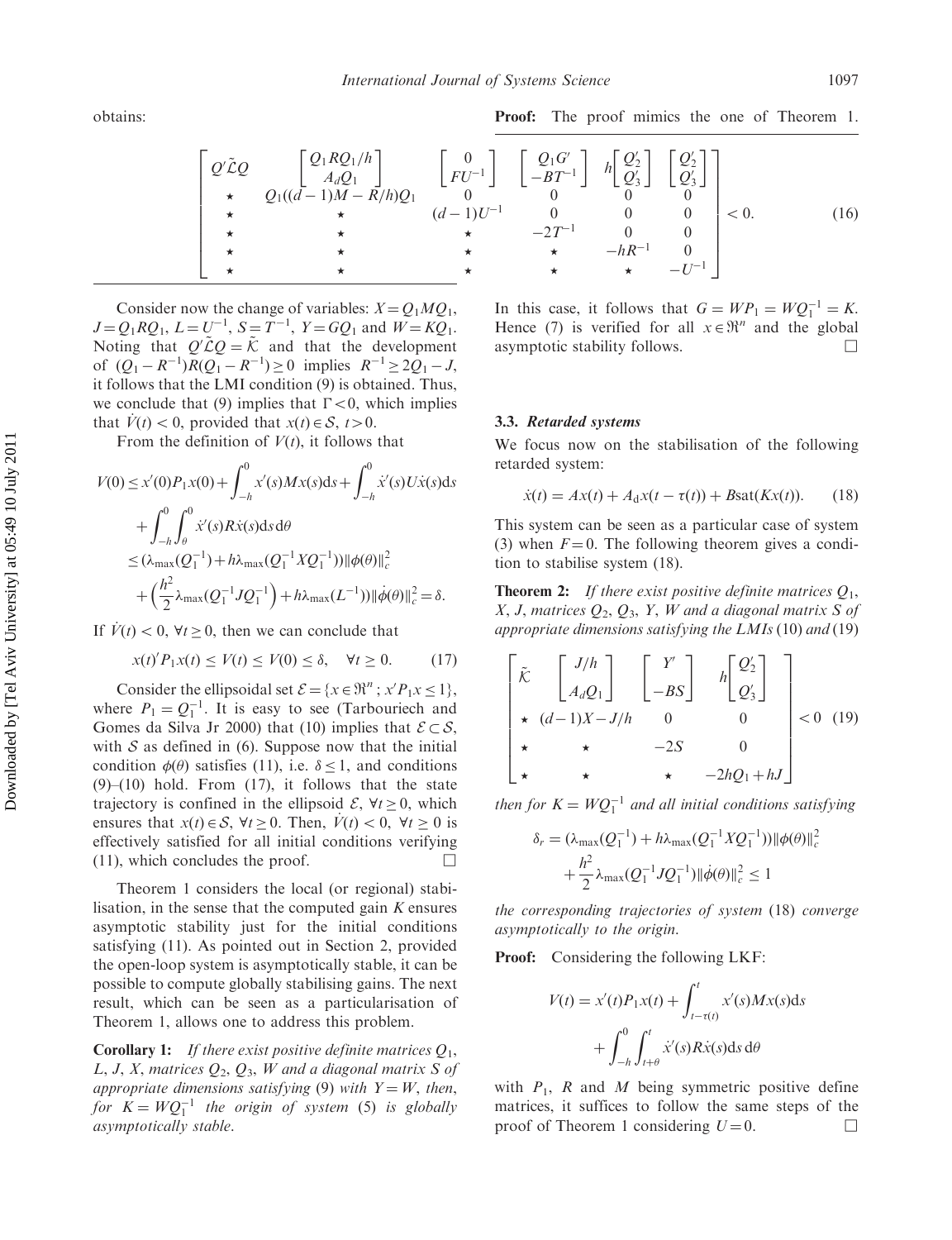Concerning the global stabilisation, the following result follows in this case.

Corollary 2: If there exist positive definite matrices  $Q_1$ , X, J, matrices  $Q_2$ ,  $Q_3$ , W and a diagonal matrix S of appropriate dimensions satisfying the LMI (19) with  $Y = W$ , then the state feedback gain  $K = WQ_1^{-1}$  ensures that the origin of system (18) is globally asymptotically stable.

Remark 2: The result presented in Theorem 2 can be easily adapted to consider the case of delays that can vary arbitrarily fast (i.e.  $\dot{\tau}(t)$  is not bounded by d). This can be done by setting the matrix  $X$  equal to zero in (19), which corresponds to set  $M = 0$  in the LKF.

## 4. Exponential stabilisation

Exponential stability properties can be an interesting way to characterise the convergence rate of the system. As usual (Niculescu, de Souza, Dion, and Dugard 1998; Sun, Zhao and Hill 2006; Xu, Lam, and Zhong 2006), given some rate  $\alpha > 0$ , a system (5) is said to be  $\alpha$ -stable, or 'exponentially stable with the rate  $\alpha$ ', if there exists a scalar  $\beta \geq 1$  such that its solution  $x(t; t_0, \phi(\theta))$ , with any initial continuously differentiable function  $\phi(\theta)$ , satisfies

$$
||x(t, t_0; \phi(\theta))|| \leq \beta [||\phi(\theta)||_c + ||\dot{\phi}(\theta)||_c]e^{-\alpha(t - t_0)}.
$$
 (20)

The following theorem provides a sufficient condition to ensure the exponential stabilisation of system (5), with a decay rate  $\alpha$ .

**Theorem 3:** If, for a positive number  $\alpha$ , there exist positive definite matrices  $Q_1$ , X, L, J, matrices  $Q_2$ ,  $Q_3$ , Y, W and a diagonal matrix S of appropriate dimensions satisfying the LMIs (10) and (21),

with

$$
\eta_1 = \frac{1 - e^{-2\alpha h}}{2\alpha} \quad \text{and} \quad \eta_2 = \frac{e^{-2\alpha h} - 1 + 2\alpha h}{4\alpha^2}, \quad (23)
$$

the corresponding trajectories of system (5) converge exponentially to the origin, with a decay rate  $\alpha$ .

Proof: Consider the following LKF:

$$
V_{\alpha}(t) = x'(t)P_1x(t) + \int_{t-\tau(t)}^t x'(s)e^{2\alpha(s-t)}Mx(s)ds
$$
  
+ 
$$
\int_{t-\tau(t)}^t \dot{x}'(s)e^{2\alpha(s-t)}U\dot{x}(s)ds
$$
  
+ 
$$
\int_{-h}^0 \int_{t+\theta}^t \dot{x}'(s)e^{2\alpha(s-t)}R\dot{x}(s)ds d\theta
$$

with  $P_1$ , R, M and  $U>0$  being symmetric positive define matrices. Following the proof of Theorem 1, the differentiation of the LKF along the trajectories of system (1) leads to

$$
\dot{V}_{\alpha}(t) = \bar{x}'(t)\mathcal{L}\bar{x}(t) + 2\bar{x}'(t)P'[0 \t A_d']'x(t - \tau(t))\n- 2\bar{x}'(t)P'[0 \t B']'\psi(Kx(t))\n+ 2\bar{x}'(t)P'[0 \t F']'\dot{x}(t - \tau(t))\n+ x'(t)Mx(t) + \dot{x}'(t)U\dot{x}(t)\n- (1 - \dot{\tau}(t))x'(t - \tau(t))e^{-2\alpha\tau(t)}Mx(t - \tau(t))\n- (1 - \dot{\tau}(t))\dot{x}'(t - \tau(t))e^{-2\alpha\tau(t)}U\dot{x}(t - \tau(t))\n+ h\dot{x}'(t)R\dot{x}(t) - \int_{t-h}^{t} \dot{x}'(s)e^{2\alpha(s-t)}R\dot{x}(s)ds\n+ 2\alpha x'(t)P_1x(t) - 2\alpha V_{\alpha}(t).
$$

Applying Lemma 2 to the integral term of the previous expression, the following inequality is obtained:

$$
\begin{bmatrix}\n\tilde{\mathcal{K}}_{\alpha} & \begin{bmatrix}\nJe^{-2\alpha h}/\eta_1 \\
A_d Q_1\n\end{bmatrix} & \begin{bmatrix}\n0 \\
FL\n\end{bmatrix} & \begin{bmatrix}\nY' \\
-BS\n\end{bmatrix} & h \begin{bmatrix}\nQ'_2 \\
Q'_3\n\end{bmatrix} & \begin{bmatrix}\nQ'_2 \\
Q'_3\n\end{bmatrix} \\
\star & ((d-1)X - J/\eta_1)e^{-2\alpha h} & 0 & 0 & 0 & 0 \\
\star & \star & (d-1)Le^{-2\alpha h} & 0 & 0 & 0 \\
\star & \star & -2S & 0 & 0 \\
\star & \star & -2hQ_1 + hJ & 0 & 0 \\
\star & \star & \star & -L\n\end{bmatrix} < 0\n\end{bmatrix} < 0\n\tag{21}
$$
\nwith 
$$
\tilde{\mathcal{K}}_{\alpha} = \begin{bmatrix}\nQ_2 + Q_2' + X + 2\alpha Q_1 - Je^{-2\alpha h}/\eta_1 & Q_1 A' + W'B' - Q'_2 + Q_3 \\
\star & \star & \star & -Q_3 - Q'_3\n\end{bmatrix} = WQ_1^{-1} \text{ and all initial conditions satisfying}
$$

then, for 
$$
K = WQ_1^{-1}
$$
 and all initial conditions satisfying  
\n
$$
\delta_e = (\lambda_{\text{max}}(Q_1^{-1}) + \eta_1 \lambda_{\text{max}}(Q_1^{-1}XQ_1^{-1})) \|\phi(\theta)\|_c^2 + (\eta_1 \lambda_{\text{max}}(L^{-1}) + \eta_2 \lambda_{\text{max}}(Q_1^{-1}JQ_1^{-1})) \|\dot{\phi}(\theta)\|_c^2 \le 1
$$
\n(22)

$$
-\int_{t-h}^{t} \dot{x}'(s)e^{2\alpha(s-t)}R\dot{x}(s)ds
$$
  

$$
\leq -\frac{2\alpha}{e^{2\alpha h}-1}(x(t)-x(t-\tau(t))')R(x(t)-x(t-\tau(t))).
$$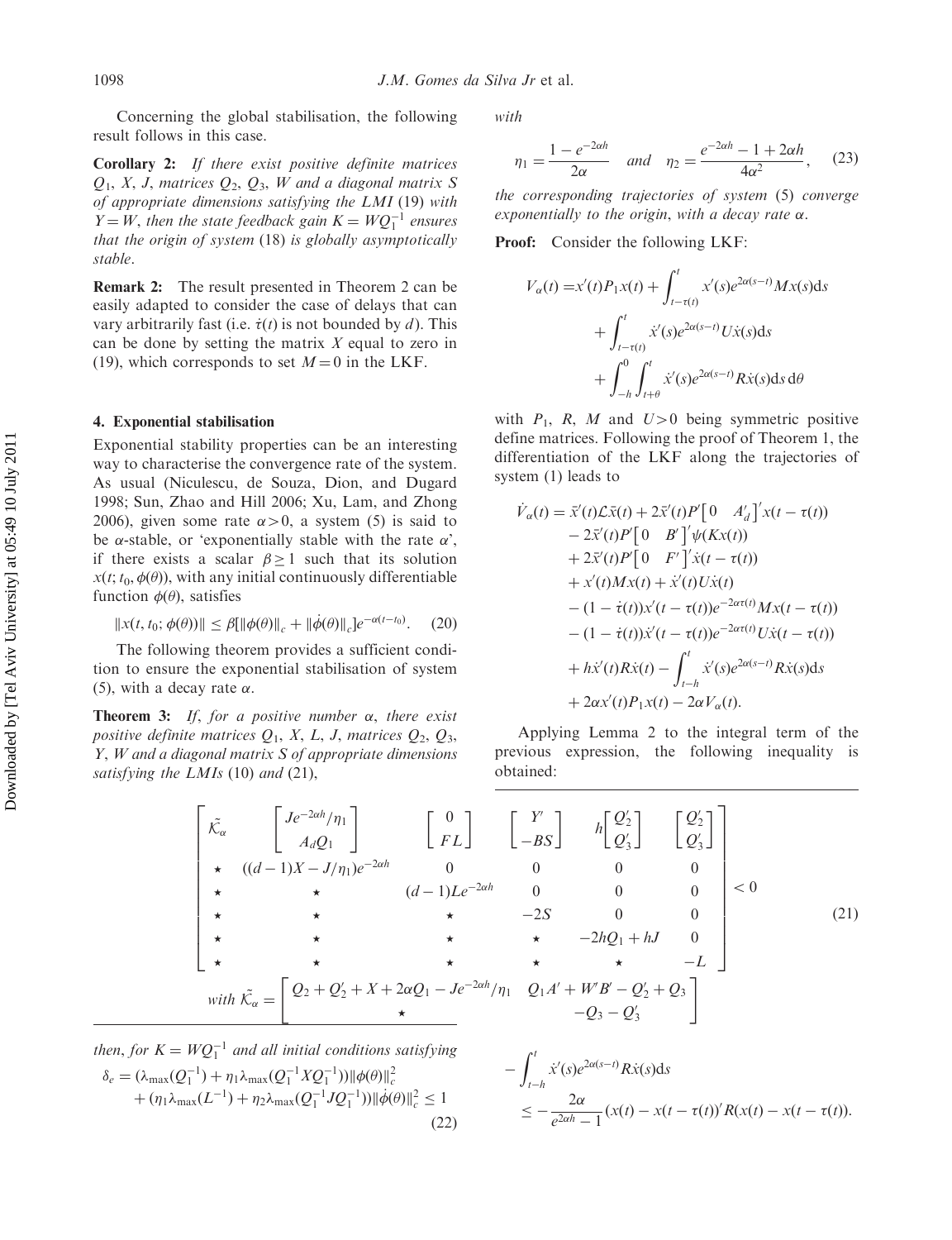Noting that  $\frac{2\alpha}{e^{2\alpha h}-1} = e^{-2\alpha h}/\eta_1$  and that for all delay  $\tau(t) \in [0 \; h], \; e^{-2\alpha \tau(t)} \geq e^{-2\alpha h}$ , then the following inequality holds:

$$
\dot{V}_{\alpha}(t) + 2\alpha V_{\alpha}(t) \le \bar{x}'(t)\mathcal{L}\bar{x}(t) + 2\bar{x}'(t)P'[0 \t A_d']'x(t - \tau(t))\n- 2\bar{x}'(t)P'[0 \t B']'\psi(Kx(t))\n+ 2\bar{x}'(t)P'[0 \t F']'\dot{x}(t - \tau(t))\n+ x'(t)Mx(t) + \dot{x}'(t)U\dot{x}(t)\n- (1 - \dot{\tau}(t))x'(t - \tau(t))e^{-2\alpha h}Mx(t - \tau(t))\n- (1 - \dot{\tau}(t))\dot{x}'(t - \tau(t))e^{-2\alpha h}U\dot{x}(t - \tau(t))\n+ h\dot{x}'(t)R\dot{x}(t) - e^{-2\alpha h}/\eta_1(x(t)\n- x(t - \tau(t))'R(x(t) - x(t - \tau(t)))\n+ 2\alpha x(t)'P_1x(t).
$$

The end of the proof strictly follows the line of Theorem 1. Thus if LMI (21) is satisfied, it follows that  $\dot{V}_\alpha(t) + 2\alpha V_\alpha(t) < 0$  for all  $x(t) \in S$  and consequently, by integration, that  $V_\alpha(t)$  exponentially decreases with the decay rate  $2\alpha$ . This implies that the condition (20), for the exponential stability of the solution of system (1), holds (Sun et al. 2006).

On the other hand, one has

$$
V_{\alpha}(0) \leq \left(\lambda_{\max}(P_1) + \left(\int_{-h}^{0} e^{2\alpha s} ds\right) \lambda_{\max}(M)\right) ||\phi(\theta)||_c^2
$$
  
+ 
$$
\left(\left(\int_{-h}^{0} e^{2\alpha s} ds\right) \lambda_{\max}(U) + \left(\int_{-h}^{0} \int_{\theta}^{0} e^{2\alpha s} ds d\theta\right) \lambda_{\max}(R)\right) ||\dot{\phi}(\theta)||_c^2
$$
  

$$
\leq \left(\lambda_{\max}(P_1) + \eta_1 \lambda_{\max}(M)\right) ||\phi(\theta)||_c^2
$$
  
+ 
$$
(\eta_1 \lambda_{\max}(U) + \eta_2 \lambda_{\max}(R)) ||\dot{\phi}(\theta)||_c^2.
$$
 (24)

From the definition of  $Q_1$ , X, J and L as in Theorem 1, it follows that  $\lambda_{\max}(P_1) = \lambda_{\max}(Q_1^{-1}), \lambda_{\max}(M) =$  $\lambda_{\max}(Q_1^{-1}XQ_1^{-1}), \quad \lambda$  $max(R) = \lambda_{max}(Q_1^{-1}JQ_1^{-1})$  and  $\lambda_{\text{max}}(U) = \lambda_{\text{max}}(L^{-1})$ . Hence, if  $\phi(\theta)$  verifies (22), we can conclude that

$$
x'(t)P_1x(t) \le V_\alpha(t) \le e^{-2\alpha t}V_\alpha(0) \le \delta_e \le 1, \quad \forall t \ge 0,
$$

which implies that  $x(t) \in \mathcal{E}$ ,  $\forall t \ge 0$ . Then, since (10) implies that  $\mathcal{E} \subset \mathcal{S}$ , as in Theorem 1, we can effectively conclude that (21) implies  $\dot{V}_\alpha(t) < -2\alpha V_\alpha(t) < 0$ ,  $\forall t \ge 0$ , for all initial conditions verifying  $(22)$ .

Remark 3: Since the exponential function is convex, from (23) it follows that  $\eta_1 \geq h$  and  $\eta_2 \geq \frac{h^2}{2}$ . This ensures that the set of initial conditions for the asymptotic case is greater than the one for the exponential case. Moreover, when  $\alpha \rightarrow 0$ ,  $\eta_1 \rightarrow h$  and  $\eta_2 \rightarrow \frac{h^2}{2}$ , which ensures the continuity of the set with respect to  $\alpha$ . Thus the set of admissible initial conditions of Theorem 1 is recovered when  $\alpha \rightarrow 0$ .

**Remark 4:** Since the LMIs in Theorems 1–3, as well as in Corollaries 1 and 2, are affine in the system matrices  $A$ ,  $A_d$ ,  $B$  and  $F$ , the extension of the conditions to consider uncertain systems described by polytopic uncertainties is straightforward. Note that if these matrices can be computed as a convex combination of the vertices of a polytope of matrices, given by  $(A^i, A^i_d, B^i, F^i), i = 1, ..., N$ , then, by convexity, it suffices to verify the LMIs at each vertex of the polytope simultaneously. Furthermore, for each vertex, different matrices  $Q_3^i$  and  $Q_2^i$  can be considered.

#### 5. Optimisation problems

In this section, we show how the proposed theoretical conditions can be cast into LMI-based optimisation problems to determine a suitable stabilisation gain K. In particular, three criteria are considered: the maximisation of the delay bound  $h$  for which global stability can be ensured; the maximisation of the set of admissible initial conditions, which indirectly corresponds to determine  $K$  in order to maximise the region of attraction of the closed-loop system and the maximisation of the delay bound  $h$  or a quadratic performance criteria, while ensuring the stability for a given set of admissible initial conditions.

#### 5.1. Maximisation of the delay for which global stability is ensured

In the case where the system can be globally asymptotically stabilised in the absence of the delays, an interesting problem consists of finding the maximal bound  $h^*$  on the time-varying delay  $\tau(t)$ , for which system (5) can be globally stabilised, considering a given bound d on  $\dot{\tau}(t)$ . This can be accomplished by solving the following optimisation problem:

$$
\begin{array}{ll}\n\text{max } h\\ \n\text{subject to} \\ \n\text{(9) with } Y = W. \n\end{array} \tag{25}
$$

Note that, due to the product between  $h$  and the variables  $Q_2$ ,  $Q_3$  and J, the solution of this problem can be obtained by iteratively increasing  $h$  and testing the feasibility of  $(9)$ , which is an LMI for a fixed h.

# 5.2. Maximisation of the set of admissible initial conditions

Consider given  $h$  and  $d$ . In order to ensure the stability of system (5) by using Theorem 1, the admissible initial conditions must verify condition (11). Assume that  $\|\phi(\theta)\|_{c}^{2} = \delta_{1}$  and  $\|\dot{\phi}(\theta)\|_{c}^{2} = \delta_{2}$ . Note that the smaller the maximal eigenvalues of  $Q_1^{-1}, Q_1^{-1}JQ_1^{-1}$ ,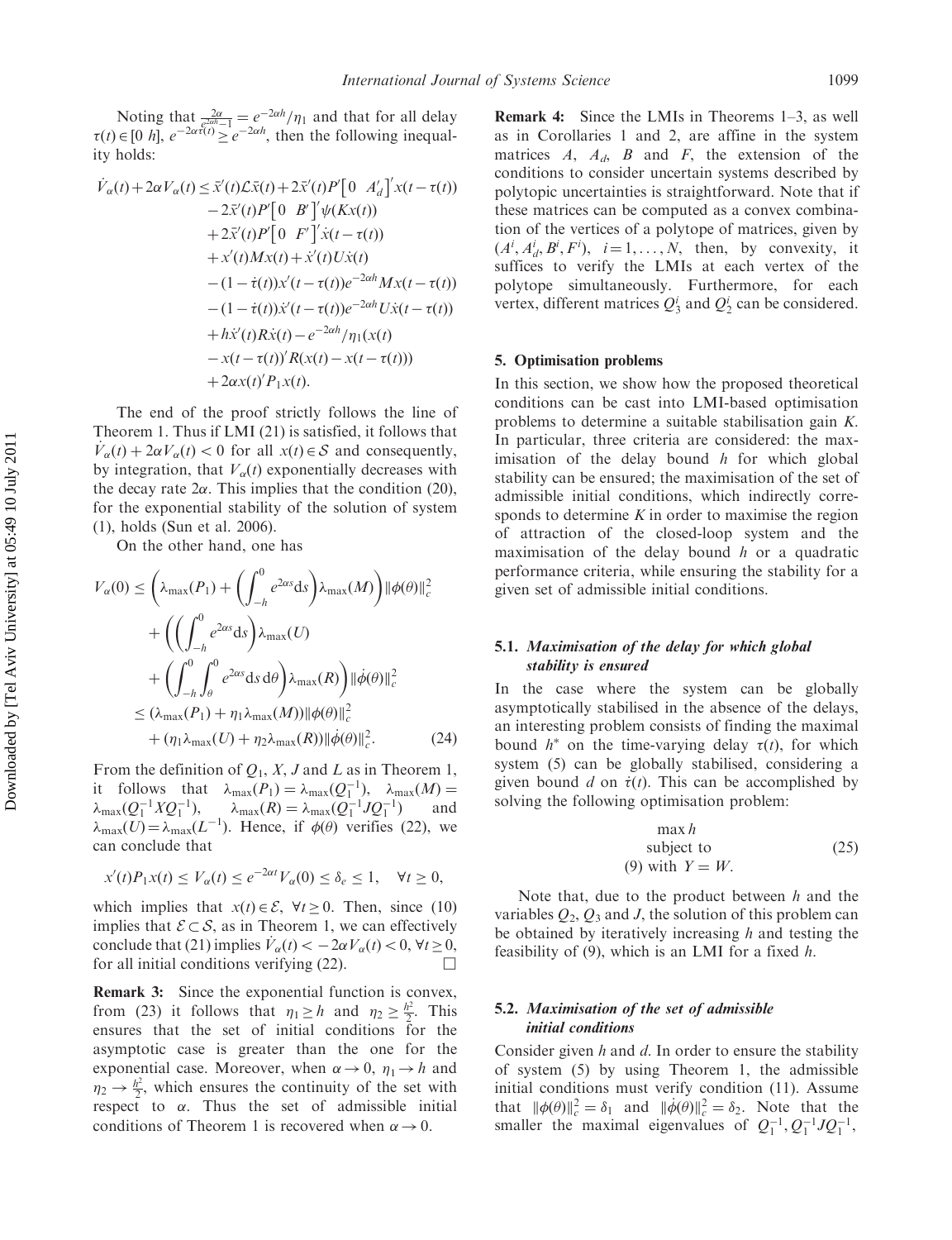$Q_1^{-1}XQ_1^{-1}$ , and  $L^{-1}$ , the larger  $\delta_1$  and  $\delta_2$  for which (11) is verified. Hence, the problem of finding  $K$  leading to the maximisation of the region of stability of the closed-loop system can be achieved by minimising these maximal eigenvalues. With this aim, consider the following auxiliary LMIs:

$$
\begin{bmatrix} \lambda_{Q_1} I & I \\ \star & Q_1 \end{bmatrix} \ge 0, \quad \begin{bmatrix} \lambda_X I & I \\ \star & 2Q_1 - X \end{bmatrix} \ge 0, \quad \begin{bmatrix} \lambda_J I & I \\ \star & 2Q_1 - X \end{bmatrix} \ge 0, \quad \begin{bmatrix} \lambda_L I & I \\ \star & L \end{bmatrix} \ge 0.
$$
 (26)

From the fact that  $R^{-1} \ge 2Q_1 - J$  and  $M^{-1} \ge$  $2Q_1 - X$  it follows that these LMIs are, respectively, equivalent to  $\lambda_{Q_1} \geq \lambda_{\max}(Q_1^{-1}), \lambda_X \geq \lambda_{\max}(Q_1^{-1}XQ_1^{-1}),$  $\lambda_J \geq \lambda_{\text{max}}(Q_1^{-1}JQ_1^{-1})$  and  $\lambda_L \geq \lambda_{\text{max}}(L^{-1})$ .

Hence, the following optimisation problem can be considered:

$$
\min \beta_1 \lambda_{Q1} + \beta_2 \lambda_X + \beta_3 \lambda_J + \beta_4 \lambda_L
$$
  
subject to  
(9), (10) and (26) (27)

where  $\beta_1$ ,  $\beta_2$ ,  $\beta_3$  and  $\beta_4$  are weights that should be tuned in order to satisfy some trade-off between  $\delta_1$  and  $\delta_2$ . The choice of these weighting parameters are performed in an ad hoc way. In general, the minimisation of one of the eigenvalues is more critical to obtain larger values of  $\delta_1$  and/or  $\delta_2$ . In this case, the weight

> $\tilde{\mathcal{K}}$   $\begin{bmatrix} J/h \\ 1 \end{bmatrix}$  $A_dQ_1$  $\begin{bmatrix} J/h \\ A_dQ_1 \end{bmatrix}$   $\begin{bmatrix} 0 \\ FL \end{bmatrix}$   $\begin{bmatrix} Y' \\ -BS \end{bmatrix}$   $h \begin{bmatrix} Q_1' \\ Q_2' \end{bmatrix}$  $\star$   $(d-1)X-J/h$  0 0 0 0  $\star$   $\star$   $(d-1)L$  0 0 0 0  $\star$   $\star$   $\star$   $\star$   $\star$   $\star$   $\star$   $\star$   $\cdot$  $\star$   $\star$   $\star$   $\star$   $\star$   $\star$   $\cdot$  $\star$   $\star$   $\star$   $\star$   $\star$   $\star$  0  $\Gamma$ 6 6 6 6 6 6 6 6 6 6 6 6 6 4

associated with the appropriate eigenvalue should be increased.

# 5.3. Maximisations for a given set of admissible initial conditions

Consider now  $\delta_1 > 0$  and  $\delta_2 > 0$ . The idea is then to compute  $K$  in order to guarantee the stability for all initial conditions satisfying  $\|\phi(\theta)\|_{c}^{2} \leq \delta_{1}$  and  $\|\dot{\phi}(\theta)\|_{c}^{2} \leq \delta_{2}$ . This case can be addressed considering the auxiliary LMIs (26) and the following additional constraint:

$$
(\lambda_{Q1} + h\lambda_X)\delta_1 + (0.5h^2\lambda_J + h\lambda_L)\delta_2 - 1 \le 0. \tag{28}
$$

Note that if  $\|\phi(\theta)\|_{c}^{2} \leq \delta_1$  and  $\|\dot{\phi}(\theta)\|_{c}^{2} \leq \delta_2$ , (28) implies that (11) is verified. In this case, for instance, the following optimisation criteria can be considered.

# 5.3.1. Maximisation of the bound h for which is possible to find a stabilising gain

In this case, a problem analogous to (25) can be formulated as follows:

$$
\max h
$$
  
subject to  
(9), (10), (26) and (28). (29)

# 5.3.2. Minimisation of an upper bound to a given cost function (guaranteed cost problem)

A natural performance measure is given by the following quadratic criterion on plant states:

$$
\mathcal{J} = \int_0^\infty x'(t)C'Cx(t)dt \quad \text{where } C'C \ge 0, \ C'C \in \mathbb{R}^{n \times n}.
$$

If we are now able to show that

$$
\dot{V}(t) + \frac{1}{\gamma} \bar{x}' \begin{bmatrix} C' \\ 0 \end{bmatrix} \begin{bmatrix} C & 0 \end{bmatrix} \bar{x} < 0,\tag{30}
$$

it follows that  $\mathcal{J} \leq \gamma V(0) \leq \gamma$ ,  $\forall \phi(\theta)$  satisfying (11).

Note that (30) is satisfied if the following matrix inequality is verified:

$$
\begin{bmatrix}\nY' \\
BS\n\end{bmatrix}\n\begin{bmatrix}\n\mu \\
Q_2' \\
Q_3'\n\end{bmatrix}\n\begin{bmatrix}\nQ_2' \\
Q_3'\n\end{bmatrix}\n\begin{bmatrix}\nQ_1'C' \\
0\n\end{bmatrix}
$$
\n
$$
\begin{bmatrix}\n0'_{1}C' \\
0\n\end{bmatrix}\n\begin{bmatrix}\n0'_{1}C' \\
0\n\end{bmatrix}
$$
\n
$$
\begin{bmatrix}\n0 & 0 & 0 \\
2S & 0 & 0 \\
-2hQ_1 + hJ & 0 & 0 \\
\star & -L & 0 \\
\star & 0 & -\gamma I\n\end{bmatrix}\n
$$
\begin{bmatrix}\n0 & 0 & 0 \\
0 & 0 & -\gamma I\n\end{bmatrix}\n\begin{bmatrix}\n0 & 0 & 0 \\
0 & 0 & 0 \\
0 & 0 & -\gamma I\n\end{bmatrix}
$$
\n(31)
$$

Hence, the following optimisation problem can be formulated in order to minimise the bound  $\gamma$ (guaranteed cost) on the performance quadratic criterion:

$$
\min \gamma
$$
subject to (32)  
(31), (10), (26) and (28).

**Remark 5:** The optimisation problems above can be straightforwardly adapted to the problem of retarded systems and to the exponential stabilisation. It suffices to consider the conditions stated in Theorems 2 and 3. In particular, for the case of exponential stabilisation,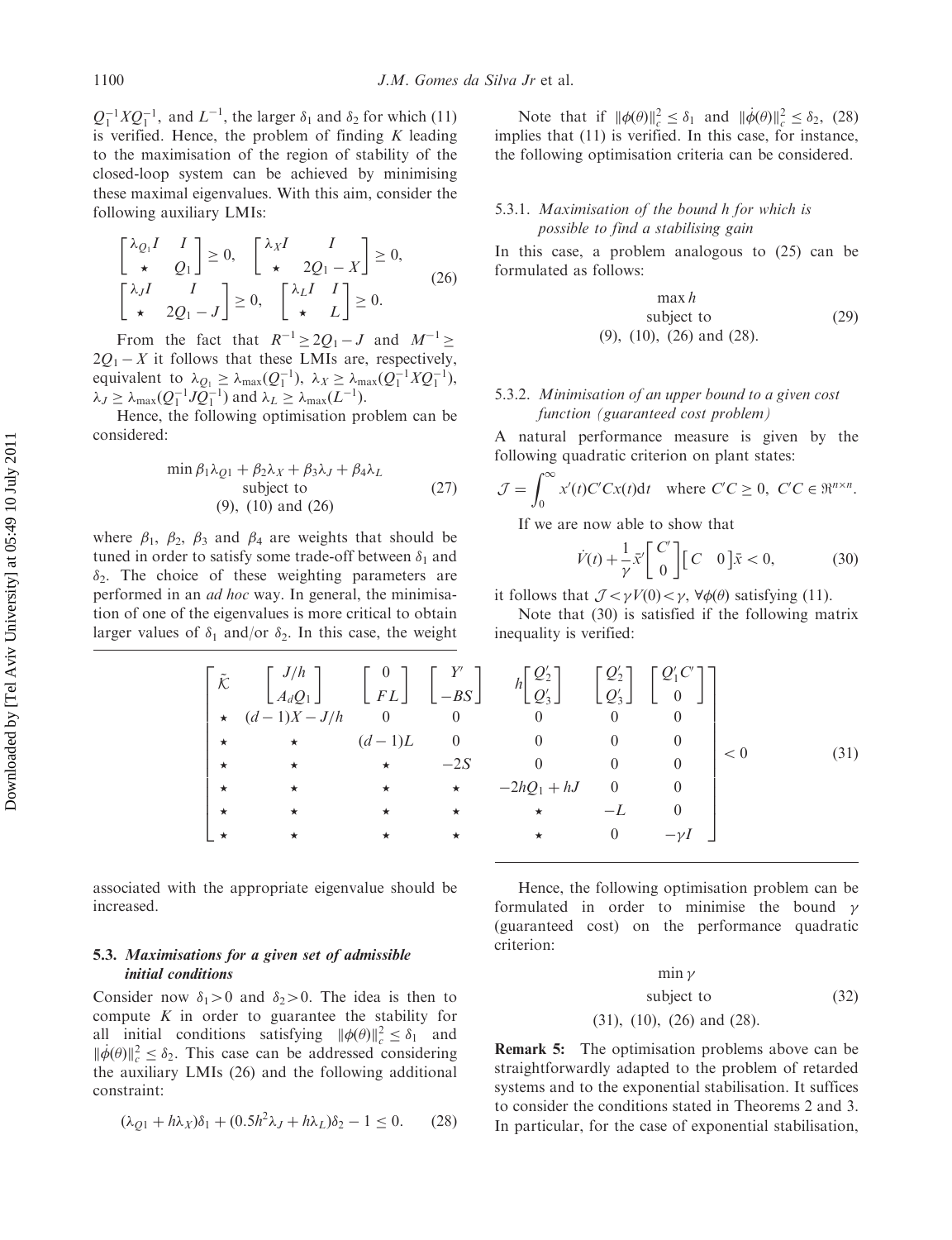another problem of interest is the maximisation of the decay rate  $\alpha$ , for which it is possible to ensure the stability for a given set of admissible initial states or the global stability.

Remark 6: It should be noticed that the derived results apply also to the analysis problem. In this case, the results and the optimisation problems can be straightforwardly adapted to consider a given gain K.

#### 6. Numerical examples

**Example 1:** Consider system (1) with

$$
A = \begin{bmatrix} 1 & 1.5 \\ 0.3 & -2 \end{bmatrix}, \quad A_d = \begin{bmatrix} 0 & -1 \\ 0 & 0 \end{bmatrix}, \quad B = \begin{bmatrix} 10 \\ 1 \end{bmatrix},
$$
  

$$
F = \begin{bmatrix} 0.2 & 0 \\ 0 & 0.2 \end{bmatrix}, \quad u_0 = 15.
$$

Considering the optimisation problem (27) with  $\beta_1 = \beta_2 = \beta_3 = \beta_4 = 1$ , the gain  $K = [-0.1325, 0.0153]$  is obtained for  $h = 1$  and  $d = 0.1$ . This gain ensures the asymptotic stability for any  $\phi(\theta)$  satisfying

$$
11.4 \|\phi(\theta)\|_{c}^{2} + 8.57 \|\dot{\phi}(\theta)\|_{c}^{2} \le 10^{5}.
$$
 (33)

It is worth noticing that in our previous work (Gomes da Silva Jr et al. 2005), where a direct descriptor approach was adopted, considering the same problem, the asymptotic stability was ensured for  $\phi(\theta)$  satisfying  $51 \|\phi(\theta)\|_c^2 + 9.34 \|\dot{\phi}(\theta)\|_c^2 \le 10^4$ . This shows that the set of admissible initial conditions obtained from the application of Theorem 1 are significantly less conservative.

Note that the set of admissible  $\phi(\theta)$  given by (33) denotes a trade-off between the amplitude and the derivative of the initial conditions. Hence, for instance, if we consider that  $\|\phi(\theta)\|_c = \|\phi(\theta)\|_c$  the stability is ensured for  $\phi(\theta)$  such that  $\|\phi(\theta)\|_c = \|\dot{\phi}(\theta)\|_c < 70.74$ . On the other hand, if we consider that the initial states are constant over the interval  $[-h, 0]$ , that is  $\|\phi(\theta)\|_c = 0$ , it follows that all  $\phi(\theta)$  such that  $\|\phi(\theta)\|_{c} \leq 93.65$  are admissible.

Consider now  $d = 0.1$  and the optimisation problem (27) with  $\beta_1 = \beta_2 = \beta_3 = \beta_4 = 1$ . In Table 1, considering the initial conditions such that  $\|\phi(\theta)\|_c = \|\dot{\phi}(\theta)\|_c \leq \bar{\delta}$ , the maximal value of  $\bar{\delta}$  and the respective gain, obtained from the solution of (27), are shown for different values of h. As expected, the set of admissible

Table 1.  $h \times$  region of stability.

| h                                          | $\mathcal{S}_{\mathcal{S}}$                      | K                                                                                         |
|--------------------------------------------|--------------------------------------------------|-------------------------------------------------------------------------------------------|
| $\mathfrak{D}_{\mathfrak{p}}$<br>3<br>3.53 | 70.74<br>56.17<br>18.17<br>$62.8 \times 10^{-3}$ | $[-0.1325 0.0153]$<br>$[-0.1201 - 0.0421]$<br>$[-0.1681 - 0.0137]$<br>$[-1.2062 11.1614]$ |

initial conditions reduces as the upperbound on the delay increases. The value of  $h = 3.53$  corresponds to the maximum upperbound on the delay for which the LMIs are feasible. The same behaviour appears when  $h$ is fixed and the parameter  $d$  varies. For instance, for  $h = 1$ , the set of initial conditions reduces as d increases and it is almost empty for  $d = 0.947$ .

Concerning the performance analysis with Theorem 3 together with the optimisation problem (27), one can see that the set of admissible initial conditions reduces as the exponential decay rate  $\alpha$ increases. This fact is illustrated in Table 2, where the maximal value of  $\overline{\delta}$  obtained considering  $\|\phi(\theta)\|_{c} = \|\dot{\phi}(\theta)\|_{c} \leq \bar{\delta}, h = 1 \text{ and } d = 0.1 \text{ is shown for }$ different values of the decay rate  $\alpha$ . For  $h = 1$  and  $d = 0.1$ , the maximum exponential decay rate, for which the LMIs are feasible, is  $\alpha = 1.85$ .

**Example 2:** Consider a retarded system given by (18), with the matrices  $A$ ,  $A_d$  and  $B$  defined in the Example 1,  $u_0 = 15$ ,  $h = 1$  and  $d = 0.1$ . It is possible to ensure the asymptotic stability of initial conditions satisfying  $\|\phi(\theta)\|_c = \|\dot{\phi}(\theta)\|_c < 83.55$  with the gain  $K = [-0.1950]$ 0.0649]. Note that the bound on the admissible conditions is larger than the ones obtained in Fridman et al. (2003) (79.43) and in Gomes da Silva Jr et al. (2005) (79.54). This indicates that the proposed method is less conservative than the previous approaches.

#### 7. Concluding remarks

The synthesis of stabilising gains for linear neutral systems in the presence of saturating inputs and timevarying delays has been addressed. First, conditions that allow the computation of a state feedback matrix associated with a set of initial conditions, for which the asymptotic closed-loop stability can be ensured, have been derived. Considering the case of open-loop asymptotically stable systems, this condition can be slightly modified to address the problem of computing globally stabilising gains. It has also been shown that the conditions can be particularised to consider retarded systems. Following the same approach, exponential stabilisation conditions have been derived.

Based on the theoretical conditions, convex optimisation problems (with LMI constraints) have been proposed in order to compute the stabilising gains aiming at: maximising the delay for which global

Table 2.  $\alpha \times$  region of stability.

|  |  | $\alpha$ 0.0 0.2 0.4 0.6 0.8 1.0 1.2                    |  |
|--|--|---------------------------------------------------------|--|
|  |  | $\bar{\delta}$ 70.74 44.38 35.50 26.38 21.33 18.13 9.58 |  |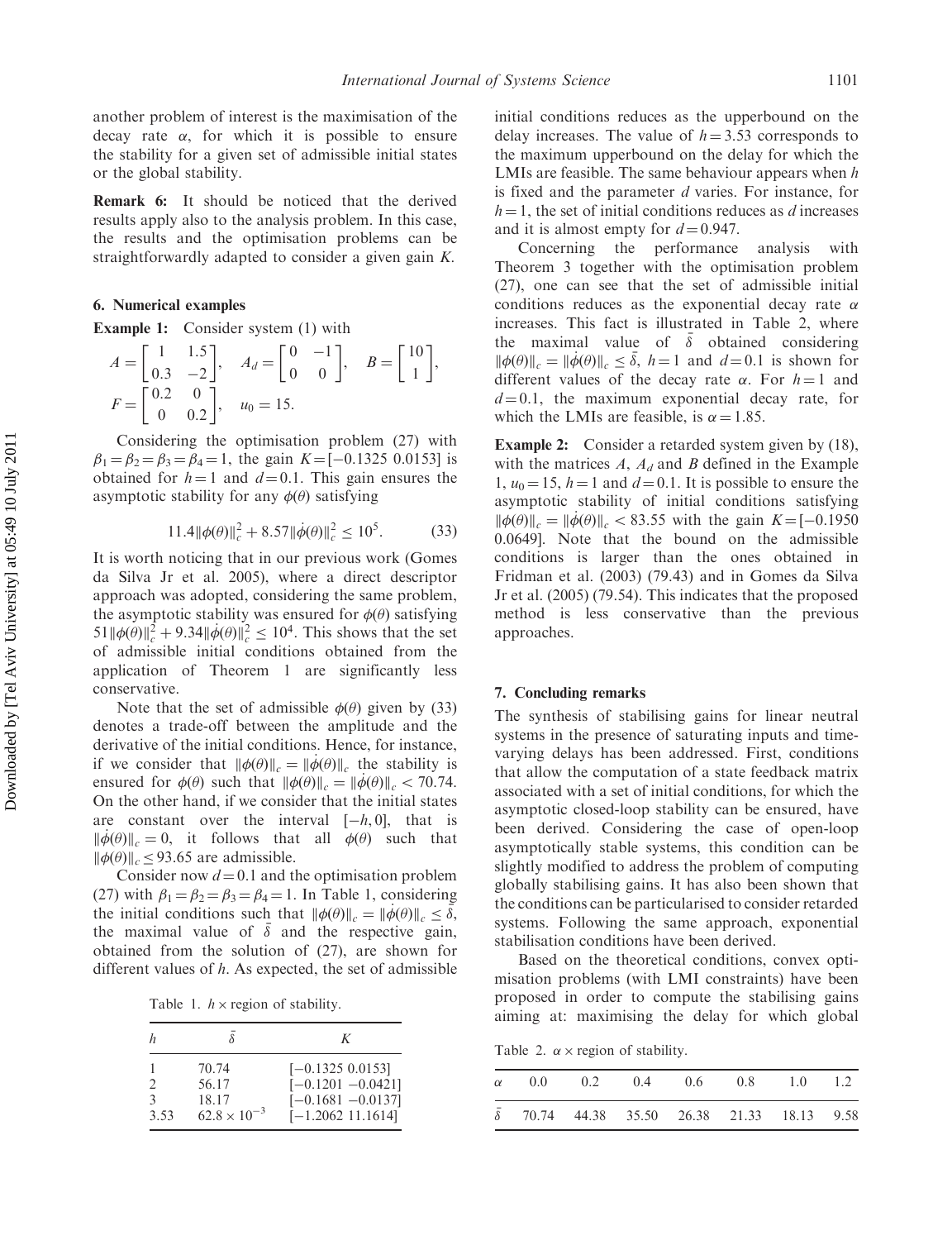stability can be ensured; maximising the set of admissible initial conditions, which indirectly corresponds to determine  $K$  in order to maximise the region of attraction of the closed-loop system; or maximising the delay or a quadratic performance criterion, while ensuring the stability for a given set of admissible initial conditions.

The extension of the results to uncertain polytopic systems is straightforward. Another interesting possible extension regards the problem of static anti-windup design.

### Acknowledgements

J.M. Gomes da Silva Jr is also partially supported by CNPq, Brazil and A. Seuret is partially supported by European Commission through the FeedNetBack project.

#### Note

1. A preliminary version of the present work has been presented in Gomes da Silva Jr, Fridman, Seuret, and Richard (2005).

#### Notes on contributors



João Manoel Gomes da Silva Jr. received the Diploma Engineering in Electrical Engineering from the Universidade Federal do Rio Grande do Sul (UFRGS), Porto Alegre, Brazil in 1992, the M.Sc. degree in Electrical Engineering from the Universidade Federal de Santa Catarina (UFSC), Florianópolis, Brazil in 1994 and the

Ph.D. ('Doctorat en Automatique') degree from the Universite´ Paul Sabatier, Toulouse, France in 1997. In 1997 he joined the Department of Electrical Engineering of UFRGS, where he is currently Associate Professor. Since 2000, he is a researcher of the CNPq/Brazil (Brazilian National Council for Research). He is a member of the Conference Editorial Board of IEEE Control Systems Society, member of the IFAC Technical Committee on Linear Control Systems (TC2.2.) and Associate Editor for the journal Européen des Systèmes Automatisés (JESA-France). He is currently a member of the Executive Board of the Brazilian Automation Society (SBA). His research interests include: constrained control, time-delay systems, robust control and nonlinear systems.



Alexandre Seuret received his Master Degree (Diplôme d'ingénieur) in 2003 and his PhD in 2006 from Ecole Centrale de Lille (French Grande École). He won the Best Ph.D. awards in Control Science delivered by GdR MACS (French Group of Research in Automatic Control) and by the Club EEA. From 2006 to 2007,

he was a Research Associate at the Department of Engineering in the University of Leicester, United-Kingdom. From 2007 to 2008, he was with the ACCESS Linnaeus Center, School of Electrical Engineering, at the

Royal Institute of Technology (KTH) of Stockholm, Sweden, as a Research Associate. Since October 2008, he is a Senior Researcher supported by the CNRS (French Association of Scientific Researcher) at the GIPSA-Lab in Grenoble, France. His major research fields are stability, control, identification and observation of continuous time-delay systems. His research also focuses on networked controlled systems, distributed control and sliding mode control.



Emilia Fridman received the M.Sc. degree from Kuibyshev State University, USSR, in 1981 and the Ph.D. degree from Voroneg State University, USSR, in 1986, all in mathematics. From 1986 to 1992, she was an Assistant and Associate Professor at the Department of Mathematics in the Kuibyshev

Institute of Railway Engineers, USSR. Since 1993, she has been at Tel Aviv University, where she is currently Professor of Electrical Engineering-Systems.

Her research interests include time-delay systems, distributed parameter systems,  $H_{\infty}$  control, singular perturbations, nonlinear control and asymptotic methods. She has published about 80 articles in international scientific journals. Currently she serves as Associate Editor in Automatica and in IMA Journal of Mathematical Control & Information.



Jean-Pierre Richard received the Diploma Engineering in 1979, M.Sc. in Electronics in 1979, Ph.D. in Automatic Control in 1981, D.Sc. in Physical Sciences in 1984 (University of Lille), SM IEEE (1998). He is presently a Professor at the Ecole Centrale de Lille (French 'Grande Ecole'), President of the research

federation GRAISyHM (Nord - Pas de Calais, France), head of the INRIA team Non-A (Non-Asymptotic estimation for on-line systems) and director of the professional training 'Research' of the Ecole Centrale de Lille. He is a member of the LAGIS (Laboratory of Automatic Control, Information and Signal, CNRS), belongs to the Editorial board of the Int. J. Systems Sc. and to the IFAC Technical Committees 'Linear Systems' and 'Networked Systems'. His present research mainly concerns time-delay systems (stability, control, observation, identification and estimation) and their applications in networked control systems, remote and collaborative control and robotics. Detailed information can be found at http://researchers.lille.inria.fr/~jrichard/

## **References**

- Cao, Y., Lin, Z., and Hu, T. (2002), 'Stability Analysis of Linear Time-delay Systems Subject to Input Saturation', IEEE Transactions on Circuits and Systems I, 49, 233–240.
- Chen, B.S., Wang, S.S., and Lu, H.C. (1988), 'Stabilization of Time-delay Systems Containing Saturating Actuators', International Journal of Control, 47, 867–881.
- Dambrine, M., Richard, J.-P., and Borne, P. (1995), 'Feedback Control of Time-delay Systems with Bounded